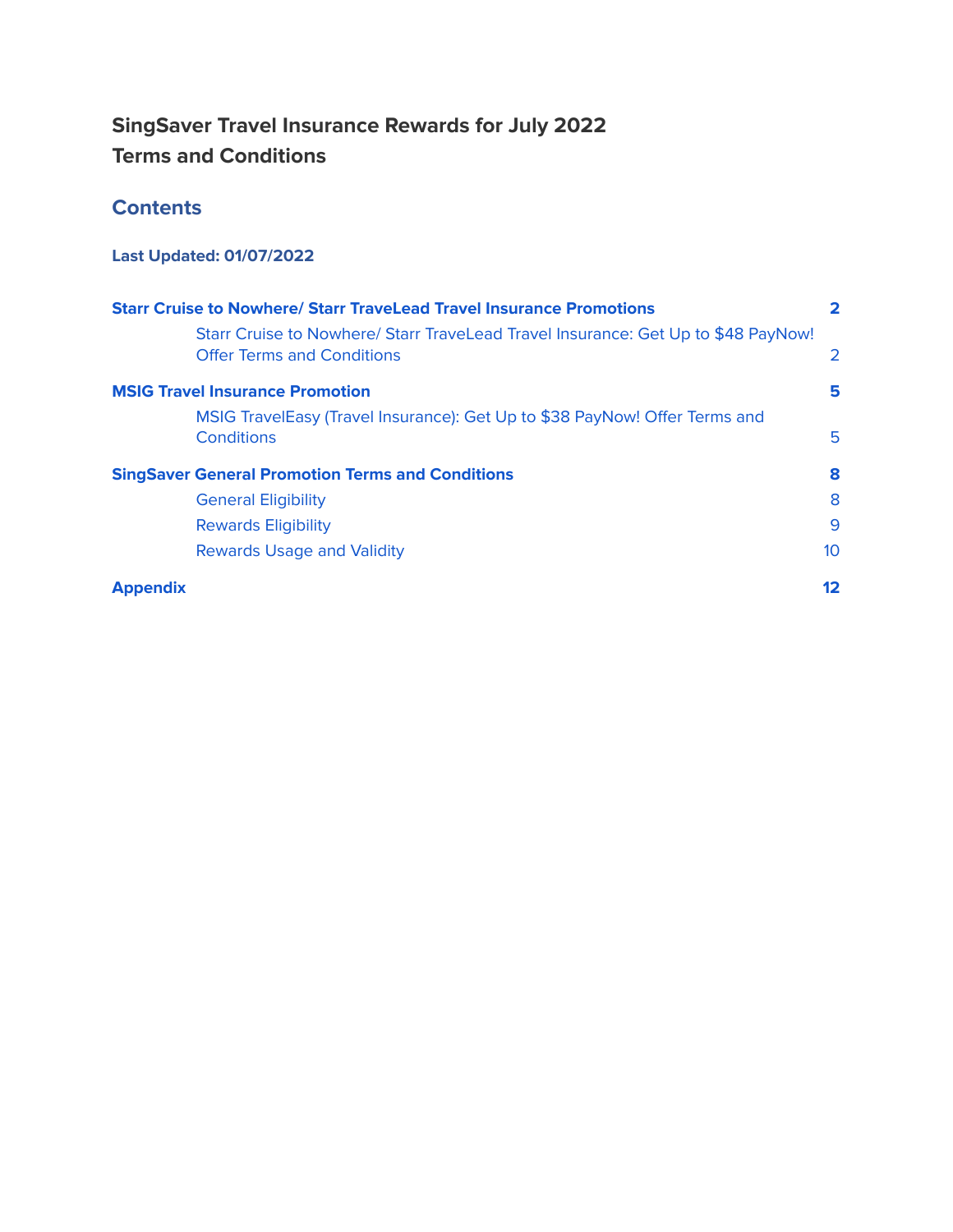## <span id="page-1-0"></span>**Starr Cruise to Nowhere/ Starr TraveLead Travel Insurance Promotions**

**Starr Cruise to Nowhere** 1 to 31 July 2022 Get **Up to \$48 PayNow Rewards**

#### **Starr TraveLead Travel Insurance**

1 to 14 July 2022 Get **Up to \$48 PayNow Reward** and **35% discount** by Starr when you apply using the promo code **SSVTL35.**

# <span id="page-1-1"></span>**Starr Cruise to Nowhere/ Starr TraveLead Travel Insurance: Get Up to \$48 PayNow! Offer Terms and Conditions**

- 1. The promotion period of the Get Up to \$48 PayNow! for Starr Cruise to Nowhere/ Starr TraveLead ("Promotion") is from **1 July 2022 to 31 July 2022**, both days inclusive ("Promotion Period").
- 2. This Promotion is organised by SingSaver Pte Ltd ("SingSaver") and is open to all residents of Singapore. Residents of Singapore include Singaporeans, Permanent Residents and foreigners holding Employment Passes, S Passes and work permits. SingSaver reserves all right to reject any rewards redemption submissions if the participant is not a resident of Singapore.
- 3. By participating in this Promotion, each participant agrees to be bound by these terms and conditions.
- 4. To participate in the Promotion, the participant must:
	- i. Submit an application ("Application") on the SingSaver Website for **Starr Cruise to Nowhere/ Starr TraveLead**:
		- Premium Size\*: \$30 \$99: \$10 PayNow Rewards
		- Premium Size\*: \$100 \$199: \$20 PayNow Rewards
		- Premium Size\*: \$200 and above: \$48 PayNow Rewards

#### **\*Minimum Premium after discount per policy**

("Eligible Purchase") during the Promotion Period;

- a. The Starr Cruise to Nowhere/ Starr TraveLead Travel Insurance Application must be approved by the provider and payment successfully made by **31 July 2022**
- b. After completing the transaction for the Eligible Purchase, the insurance provider will email participants with policy details and policy number as confirmation of successful policy purchase transaction.
- ii. Complete the Rewards Redemption Form within 14 days of policy purchase(s).
	- a. Participants must include the Phone Number that is registered with their PayNow account in the Rewards Redemption Form. Participants who do not include the correct phone number will not be able to receive the reward.
	- b. Participants must include the correct Policy Number purchased from the provider of this promotion. (Refer to Policy [Number](#page-11-1) format)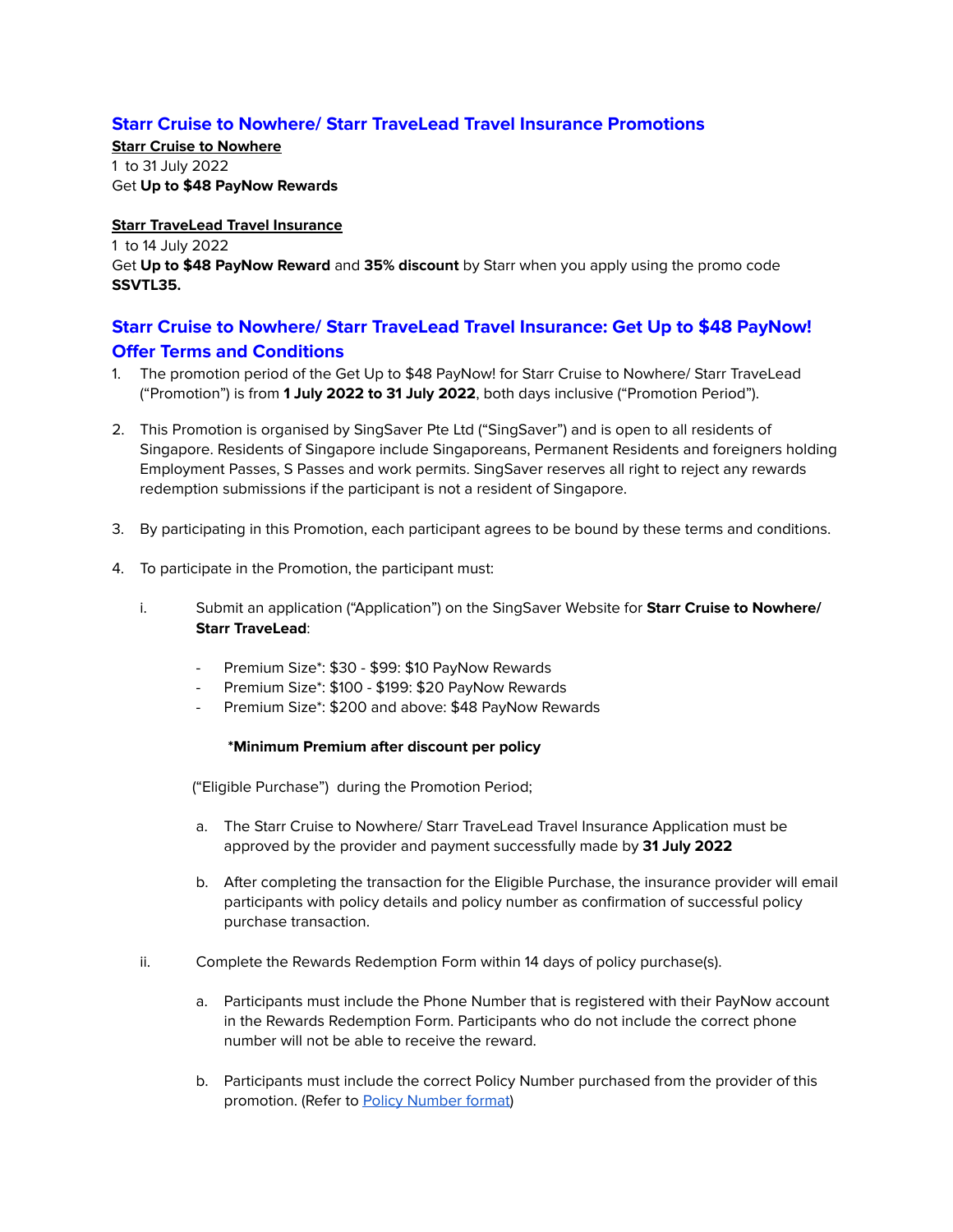- c. Participants with incomplete or invalid fields/ information/ submissions of the Rewards Redemption Form will not be eligible for the rewards.
- 5. The \$10/ \$20/ \$48 PayNow("Reward") will be issued to each Successful Applicant per policy purchased through SingSaver during the Promotion Period. Rewards will only be issued via PayNow.
- 6. Participants who satisfy condition 4 above ("Successful Applicants"), will be entitled to receive the Reward.
	- i. Each Successful Applicant is only entitled to receive a maximum of one (1) Reward per policy number.
	- ii. Participants will receive a Rewards Notification Email from SingSaver confirming the Reward ("Confirmation Email") to the email address provided in the Reward Redemption Form by **30 November 2022**.
- 7. In respect of rewards issued via PayNow, Participants acknowledge that:
	- i. They are responsible for ensuring that the phone number provided in the Rewards Redemption Form is the correct phone number linked to their registered PayNow account.
	- ii. They consent to receive any applicable reward for this promotion via the registered PayNow mobile number provided in the Reward Redemption Form.
	- iii. Once submitted, mobile numbers provided by participants cannot be amended.
	- iv. Rewards will not be re-issued to customers who have provided inaccurate phone numbers. Participants are fully responsible for ensuring that the mobile number submitted is accurate.
- 8. If the Successful Applicant fails to receive a Rewards Notification Email from SingSaver by the date stated under condition no. 6 above, the Successful Applicant may contact info@singsaver.com.sq for further assistance.
- 9. SingSaver reserves the right to (at its own discretion) disqualify any participant and withhold or confiscate in full or part, any SingSaver rewards if the participant is found to be, or reasonably suspected of participating in any form of fraudulent practices (including but not limited to false identities, doctoring images, wilful spamming or manipulation of any SingSaver's processes, or website).

Where we suspect a participant is participating in any form of unlawful activity or fraud, we reserve the right to report such activity or suspicions to the police or relevant authorities.

10. All Applications and/or Rewards Redemption Forms received after the specified Promotion Period, or submitted through any means other than specified above, will not be eligible for the Promotion. Any correspondence on missing and/or delayed submissions shall not be reviewed or responded to by SingSaver.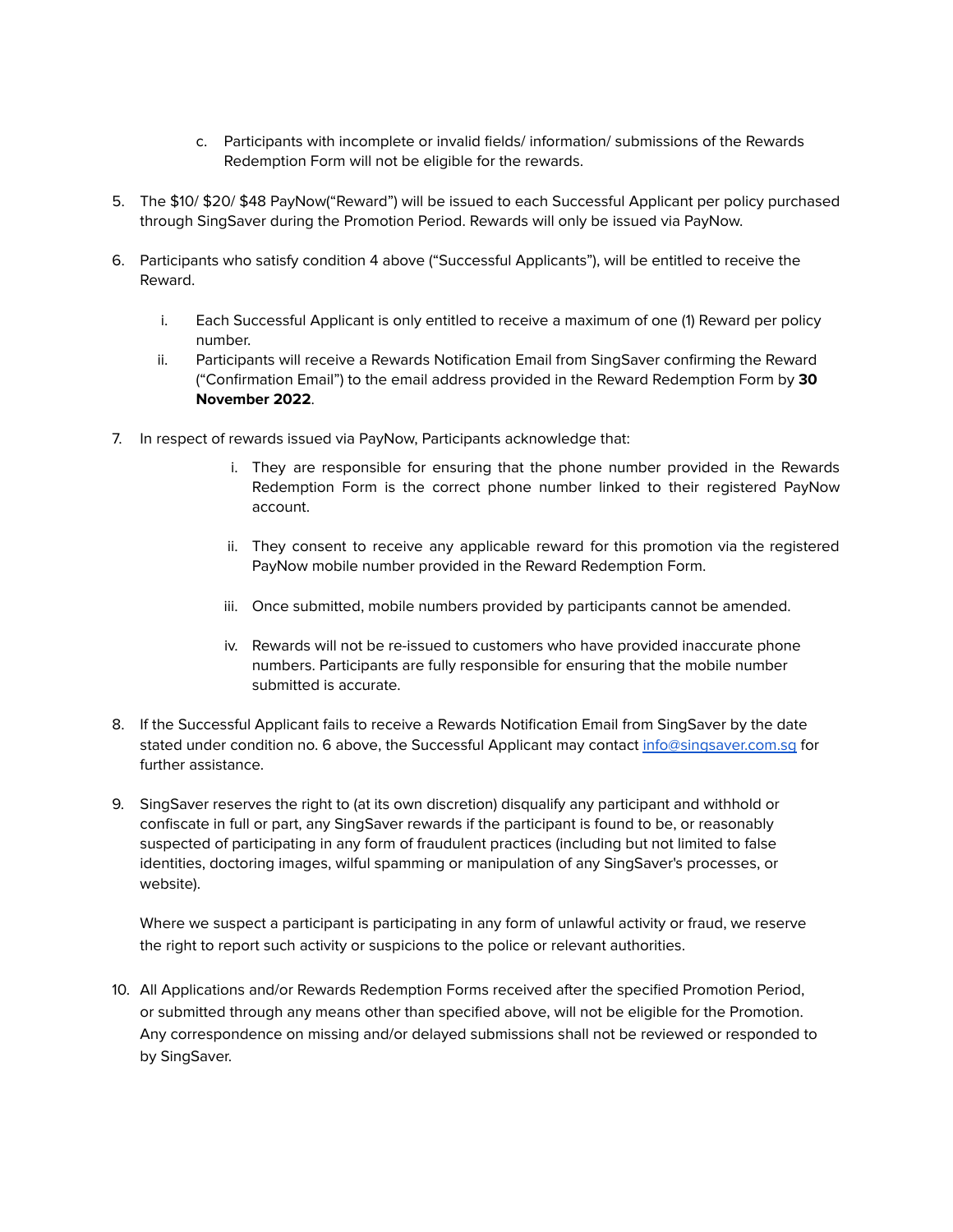- 11. SingSaver reserves the final right to change the Reward at any time and without prior notice. In the case of delays in the delivery of the Reward, SingSaver will notify the Successful Applicant and make reasonable arrangements to deliver the Reward.
- 12. SingSaver reserves the right to reject any Reward redemption if the application was found to be made via other channels and/or made outside of the Promotion Period.
- 13. Approval of any Cruise to Nowhere/ TraveLead Travel Insurance policy is subject to the issuing insurance company's discretion. SingSaver does not guarantee the approval of any insurance products.
- 14. By applying for a Cruise to Nowhere/ TraveLead Travel Insurance policy as part of this Promotion, you consent to the insurance company partners informing SingSaver of the status of your application, including but not limited to whether your application is successful.
- 15. SingSaver may modify, vary, add, delete or otherwise revise any of the terms and conditions governing the Promotion at any time at their sole and absolute discretion, without prior notice or reason.
- 16. In case of any disputes, SingSaver reserves the right of final decision which is binding on all participants.
- 17. By agreeing to the terms and conditions of this Promotion, you agree to receive communications from SingSaver via email and/or verified mobile number, including but not limited to SMS and calls, in accordance with SingSaver's [Privacy](https://www.singsaver.com.sg/privacy-policy) Policy.
- 18. The SingSaver General Promotion Terms and [Conditions](#page-7-0) also apply to this Promotion.
- 19. By agreeing to the terms and conditions of this Promotion, you also agree to the Terms and [Conditions](https://www.singsaver.com.sg/terms) of use of [SingSaver.](https://www.singsaver.com.sg/terms)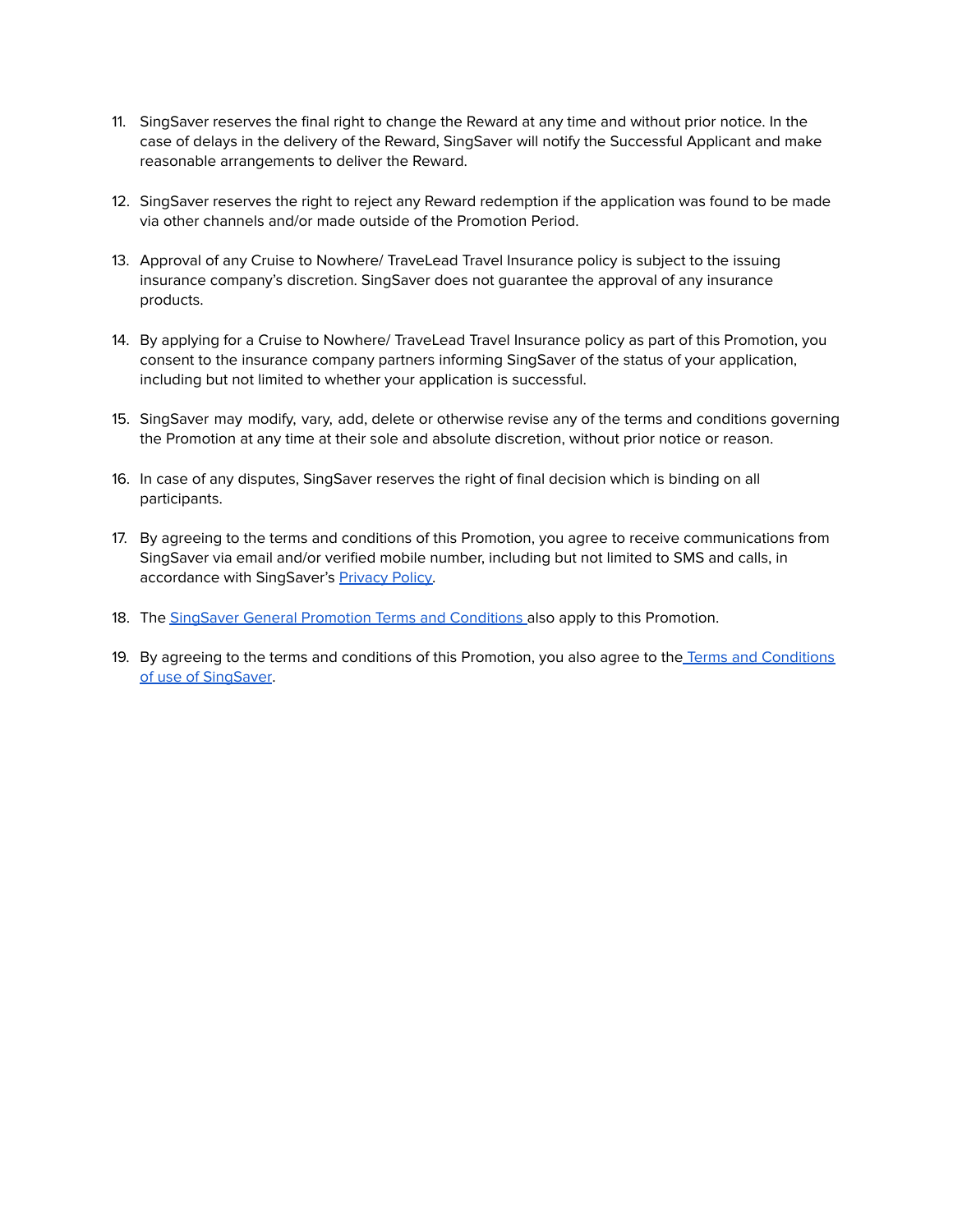## <span id="page-4-0"></span>**MSIG Travel Insurance Promotion**

**Single Trip/ Annual Trip:** Enjoy **Up to S\$38 Rewards** via PayNow when you apply NOW! Valid till **1 to 31 July 2022**.

## **MSIG TravelEasy (Travel Insurance): Get Up to \$38 PayNow! Offer Terms and**

### <span id="page-4-1"></span>**Conditions**

- 1. The promotion period of the Get Up to \$38 PayNow! ("Promotion") is from **1 July 2022 to 31 July 2022**, both days inclusive ("Promotion Period").
- 2. This Promotion is organized by SingSaver Pte Ltd ("SingSaver") and is open to all residents of Singapore. Residents of Singapore include Singaporeans, Permanent Residents and foreigners holding Employment Passes, S Passes and work permits. SingSaver reserves all right to reject any rewards redemption submissions if the participant is not a resident of Singapore.
- 3. By participating in this Promotion, each participant agrees to be bound by these terms and conditions.
- 4. To participate in the Promotion, the participant must:
	- i. Submit an application ("Application") on SingSaver Website according to the premium size listed below to be entitled to the respective PayNow Rewards for the following products:

| <b>MSIG TravelEasy Single/Annual Trip</b>                                    |                       |  |
|------------------------------------------------------------------------------|-----------------------|--|
| <b>Minimum Premium Size</b><br>***This is the nett premium after<br>discount | <b>PayNow Rewards</b> |  |
| $$65 - $119$                                                                 | \$10                  |  |
| $$120 - $239$                                                                | \$18                  |  |
| \$240 and above                                                              | \$38                  |  |

("Eligible Purchase") during the Promotion Period;

- a. The MSIG TravelEasy Travel Insurance Application must be approved by the provider and payment successfully made by **31 July 2022**.
- b. After completing the transaction for the Eligible Purchase, the insurance provider will email participants with policy details and policy number as confirmation of successful policy purchase transaction.
- ii. Complete the Rewards Redemption Form within 14 days of policy purchase(s).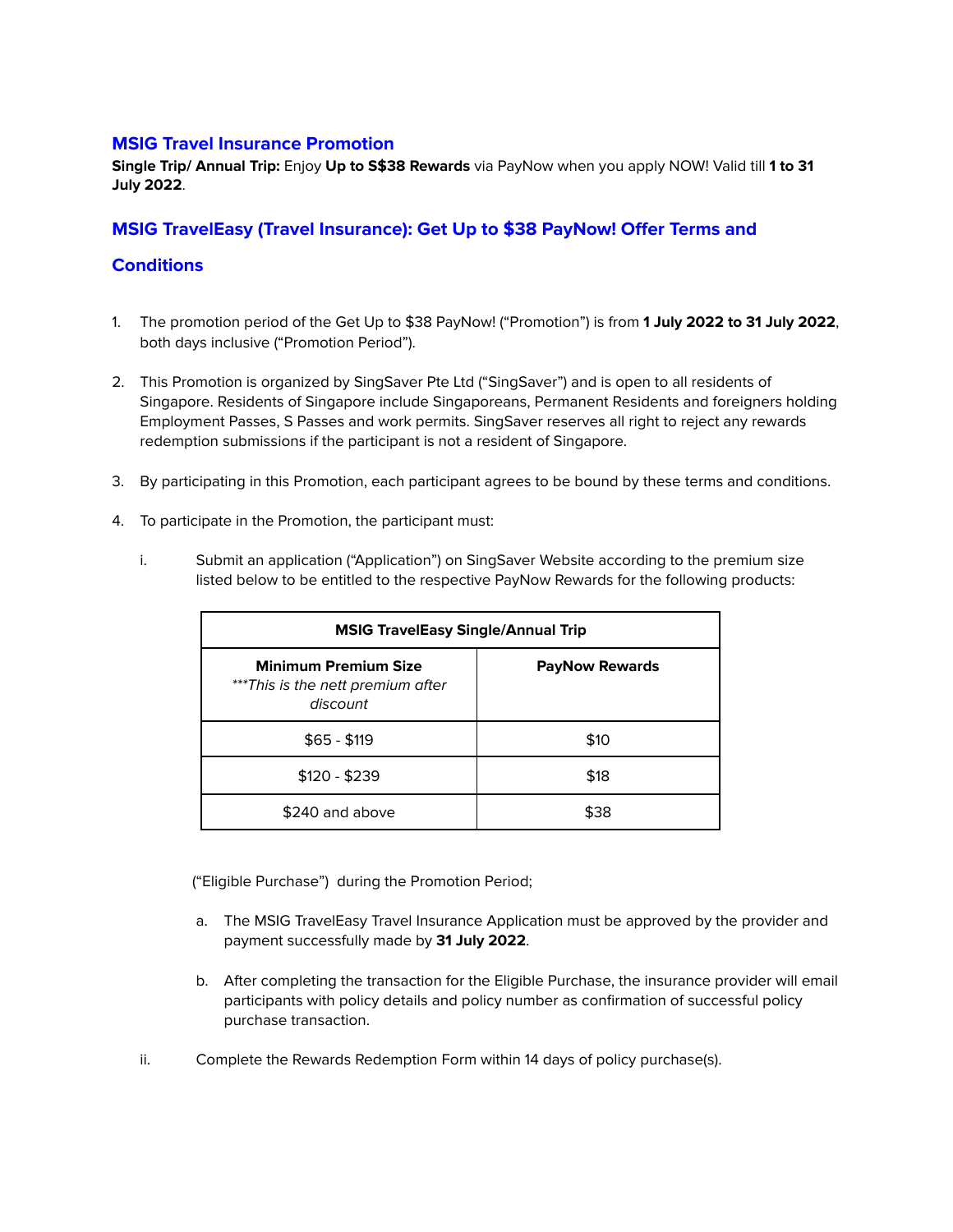- a. Participants must include the Phone Number that is registered with their PayNow account in the Rewards Redemption Form. Participants who do not include the correct phone number will not be able to receive the reward.
- b. Participants must include the correct Policy Number purchased from the provider of this promotion. (Refer to Policy [Number](#page-11-1) format)
- c. Participants with incomplete or invalid fields/ information/ submissions of the Rewards Redemption Form will not be eligible for the rewards.
- 5. A \$38/ \$18/ \$10 PayNow reward ("Reward") will be issued to each Successful Applicant per policy purchased through SingSaver during the Promotion Period. Rewards will only be issued via PayNow.
- 6. Participants who satisfy condition 4 above ("Successful Applicants"), will be entitled to receive the Reward.
	- i. Each Successful Applicant is only entitled to receive a maximum of one (1) Reward per policy number.
	- ii. Participants will receive a Rewards Notification Email from SingSaver confirming the Reward ("Confirmation Email") to the email address provided in the Reward Redemption Form by **30 November 2022**.
- 7. In respect of rewards issued via PayNow, Participants acknowledge that:
	- i. They are responsible for ensuring that the phone number provided in the Rewards Redemption Form is the correct phone number linked to their registered PayNow account.
	- ii. They consent to receive any applicable reward for this promotion via the registered PayNow mobile number provided in the Reward Redemption Form.
	- iii. Once submitted, mobile numbers provided by participants cannot be amended.
	- iv. Rewards will not be re-issued to customers who have provided inaccurate phone numbers. Participants are fully responsible for ensuring that the mobile number submitted is accurate.
- 8. If the Successful Applicant fails to receive a Rewards Notification Email from SingSaver by the date stated under condition no. 6 above, the Successful Applicant may contact [info@singsaver.com.sg](mailto:info@singsaver.com.sg) for further assistance.
- 9. SingSaver reserves the right to (at its own discretion) disqualify any participant and withhold or confiscate in full or part, any SingSaver rewards if the participant is found to be, or reasonably suspected of participating in any form of fraudulent practices (including but not limited to false identities, doctoring images, wilful spamming or manipulation of any SingSaver's processes, or website).

Where we suspect a participant is participating in any form of unlawful activity or fraud, we reserve the right to report such activity or suspicions to the police or relevant authorities.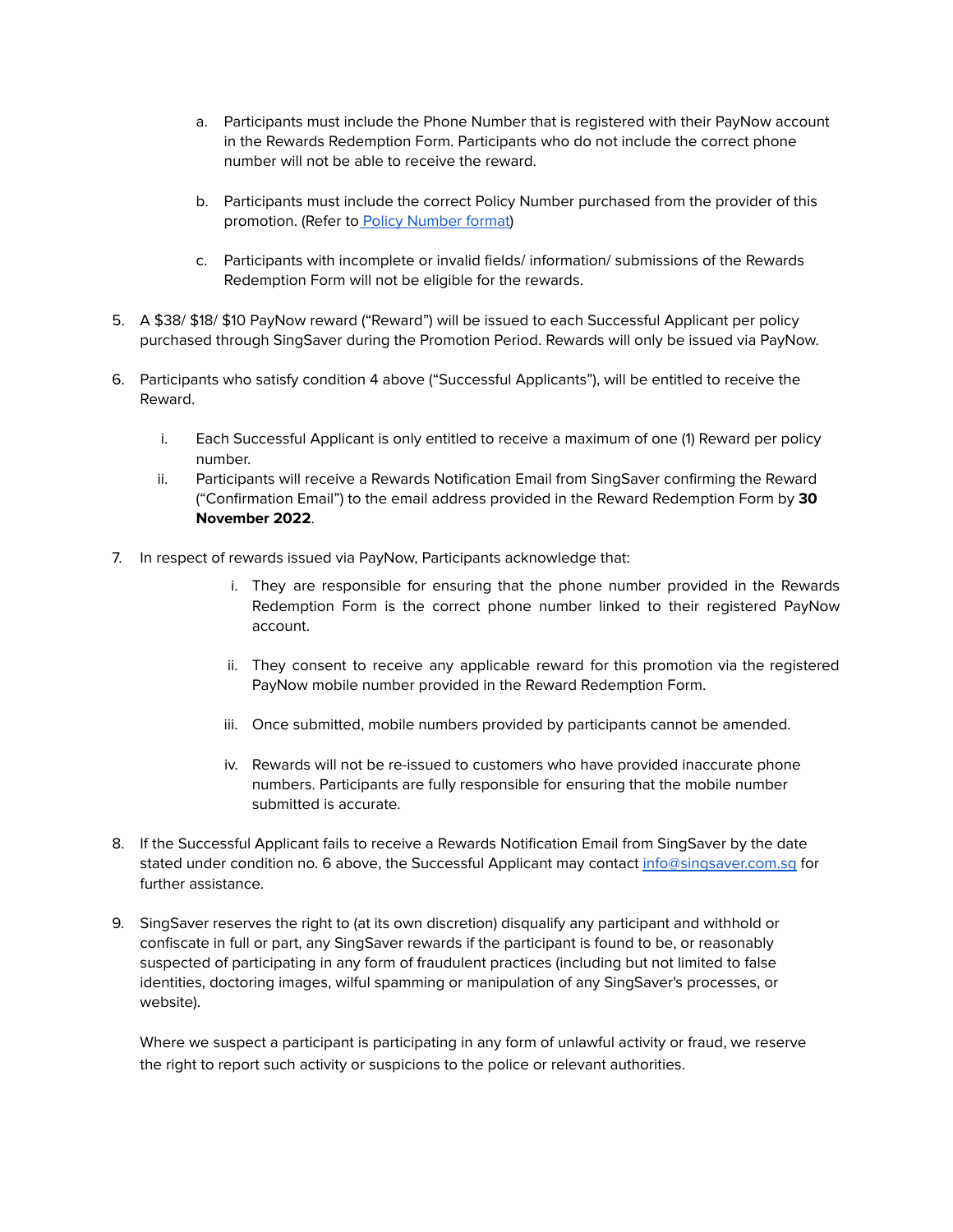- 10. All Applications and/or Rewards Redemption Forms received after the specified Promotion Period, or submitted through any means other than specified above, will not be eligible for the Promotion. Any correspondence on missing and/or delayed submissions shall not be reviewed or responded to by SingSaver.
- 11. SingSaver reserves the final right to change the Reward at any time and without prior notice. In the case of delays in the delivery of the Reward, SingSaver will notify the Successful Applicant and make reasonable arrangements to deliver the Reward.
- 12. SingSaver reserves the right to reject any Reward redemption if the application was found to be made via other channels and/or made outside of the Promotion Period.
- 13. Approval of any MSIG TravelEasy Travel Insurance policy is subject to the issuing insurance company's discretion. SingSaver does not guarantee the approval of any insurance products.
- 14. By applying for a MSIG TravelEasy Travel Insurance policy as part of this Promotion, you consent to the insurance company partners informing SingSaver of the status of your application, including but not limited to whether your application is successful.
- 15. SingSaver may modify, vary, add, delete or otherwise revise any of the terms and conditions governing the Promotion at any time at their sole and absolute discretion, without prior notice or reason.
- 16. In case of any disputes, SingSaver reserves the right of final decision which is binding on all participants.
- 17. By agreeing to the terms and conditions of this Promotion, you agree to receive communications from SingSaver via email and/or verified mobile number, including but not limited to SMS and calls, in accordance with SingSaver's [Privacy](https://www.singsaver.com.sg/privacy-policy) Policy.
- 18. The SingSaver General Promotion Terms and [Conditions](#page-7-0) also apply to this Promotion.
- 19. By agreeing to the terms and conditions of this Promotion, you also agree to the Terms and [Conditions](https://www.singsaver.com.sg/terms) of use of [SingSaver.](https://www.singsaver.com.sg/terms)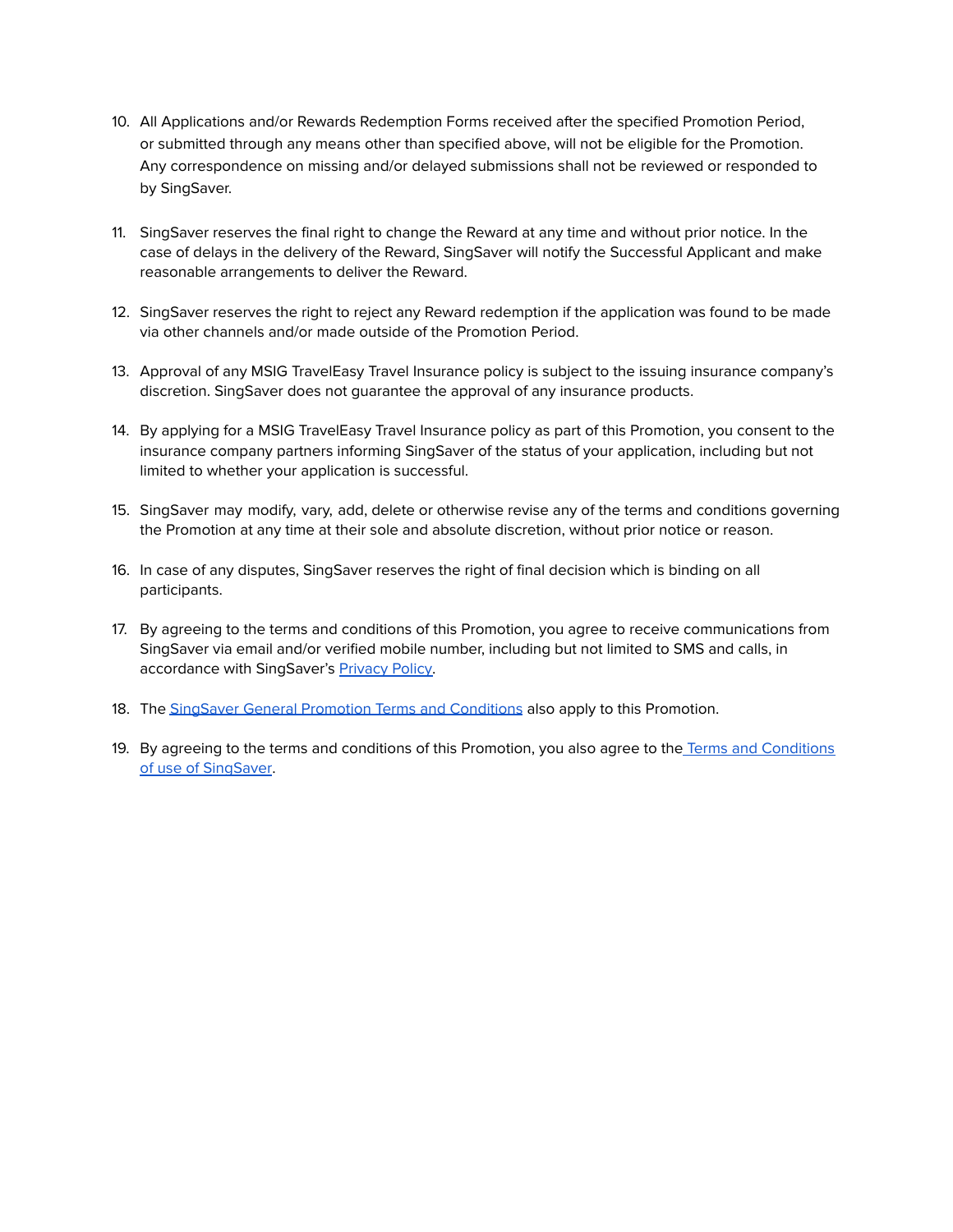## <span id="page-7-0"></span>**SingSaver General Promotion Terms and Conditions**

#### <span id="page-7-1"></span>**General Eligibility**

- 1. Each participant ("Participant") in any promotion by SingSaver Pte Ltd ("SingSaver") agrees to be bound by its terms and conditions, including SingSaver Terms and Conditions, and all related promotion terms and conditions.
- 2. Participants acknowledge and agree that approvals on applications for all financial products (including but not limited to credit cards, insurance, and loans) are made at each product issuer's discretion. Their decisions are final and SingSaver does not guarantee the approval of any financial product, including but not limited to Credit Cards products.
- 3. Promotions are valid for a specified time period ("Promotion Period"). All applications received after the specified Promotion Period or submitted through any means other than specified in the relevant promotion terms and conditions, will not be eligible for the Promotion. Any correspondence on missing and/or delayed submissions shall not be entertained.
- 4. By applying for any products via SingSaver, you consent to the product providers (including, but not limited to the relevant insurance providers, card issuers, loan providers) updating SingSaver about the status of your application, including whether your application is successful.
- 5. Promotional activities organised by SingSaver ("SingSaver Promotions") are open to all residents of Singapore, meaning Singaporeans, Singapore Permanent Residents and holders of Employment Pass, S Pass, or a Singapore work permit. SingSaver reserves the right to reject any rewards redemption submissions from users who are not residents of Singapore.
- 6. SingSaver reserves the final right to change the Reward given. In the case of delays in the delivery of the Reward, SingSaver will notify the Successful Applicant and make the necessary arrangements for the Successful Applicant to collect the Reward.
- 7. SingSaver may modify, vary, add, delete or otherwise revise any of the terms and conditions governing the Promotion at any time at their sole and absolute discretion, without prior notice or reason.
- 8. In case of any dispute, SingSaver reserves the right to make the final decision, which shall be binding on all participants.
- 9. SingSaver reserves the right to disqualify any participant and withhold or confiscate in full or part, any SingSaver rewards if the participant is found to be, or reasonably suspected of participating in any form of fraudulent practices (including but not limited to false identities, doctoring images, wilful spamming or manipulation of any SingSaver's processes, or website).

Where we suspect a participant is participating in any form of unlawful activity or fraud, we reserve the right to report such activity or suspicions to the police or relevant authorities.

10. By agreeing to the terms and conditions of this Promotion, you agree to receive communications from SingSaver via email and/or verified mobile number, including but not limited to SMS and calls in accordance with [SingSaver's](https://www.singsaver.com.sg/privacy-policy) Privacy Policy.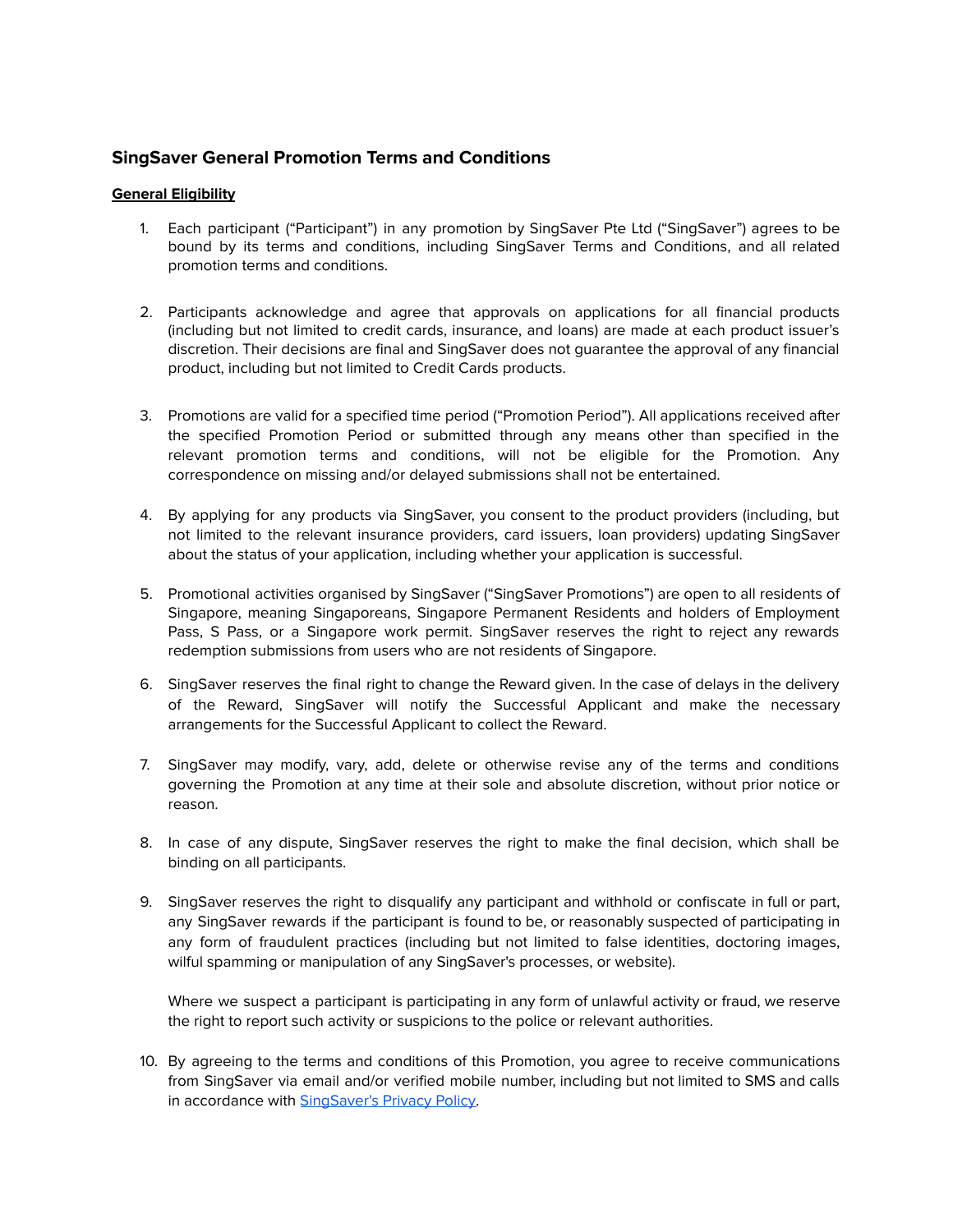11. By agreeing to the terms and conditions of this Promotion, you also agree to the [Terms](https://www.singsaver.com.sg/terms) and [Conditions](https://www.singsaver.com.sg/terms) of use of SingSaver.

#### <span id="page-8-0"></span>**Rewards Eligibility**

- 12. Eligible Participants who qualify to receive SingSaver rewards will receive an email from SingSaver confirming the reward redemption details within three calendar months from the date of product approval (e.g., card approval), or the date of completion of the Rewards Redemption Form, whichever is later.
- 13. Where eligibility for SingSaver Promotion rewards are conditional on eligible product approval by the financial product issuer:
	- a. Participants acknowledge and agree that approval on applications for all financial products (including but not limited to credit cards, insurance, and loans) are made at each product issuer's discretion. Their decisions are final; SingSaver does not guarantee the approval of any Credit Card and Loan products.
	- b. The approved product must have been applied for via SingSaver. SingSaver shall consult with its product issuing partners to verify this, and the final decision on rewards eligibility shall be final.
- 14. Where rewards are pertinent to credit card products: the participant has to make an application for a principal card, in order to be eligible for rewards (i.e., supplementary card applications do not qualify for additional rewards).
- 15. Participants of SingSaver Promotions must follow all instructions set out in the Promotion Terms and Conditions, and submit the completed Rewards Redemption Form containing accurate information, in order for SingSaver to verify their eligibility for rewards. For avoidance of doubt, Rewards Redemption Forms received more than fourteen (14) days after the specified Promotion Period, or submitted through any means other than specified above, will not be eligible for the Promotion Gift..
- 16. Participants may only submit their information via Rewards Redemption Forms sent directly to the email address provided when they apply for products via SingSaver. The participant experience for this is as follows:
	- a. Click to apply for a credit card/ loan/ insurance on SingSaver
	- b. Provide an accurate email address when prompted
	- c. Conclude the card/ loan/ insurance application process with the product issuer (e.g., the bank)
	- d. Complete and submit the Rewards Redemption Form sent to the participant's email.
	- e. Receive an email confirmation from SingSaver upon submission of the Rewards Redemption Form. Participants should reach out to SingSaver at [info@singsaver.com.sg](mailto:info@singsaver.com.sg) if they do not receive this within three business days.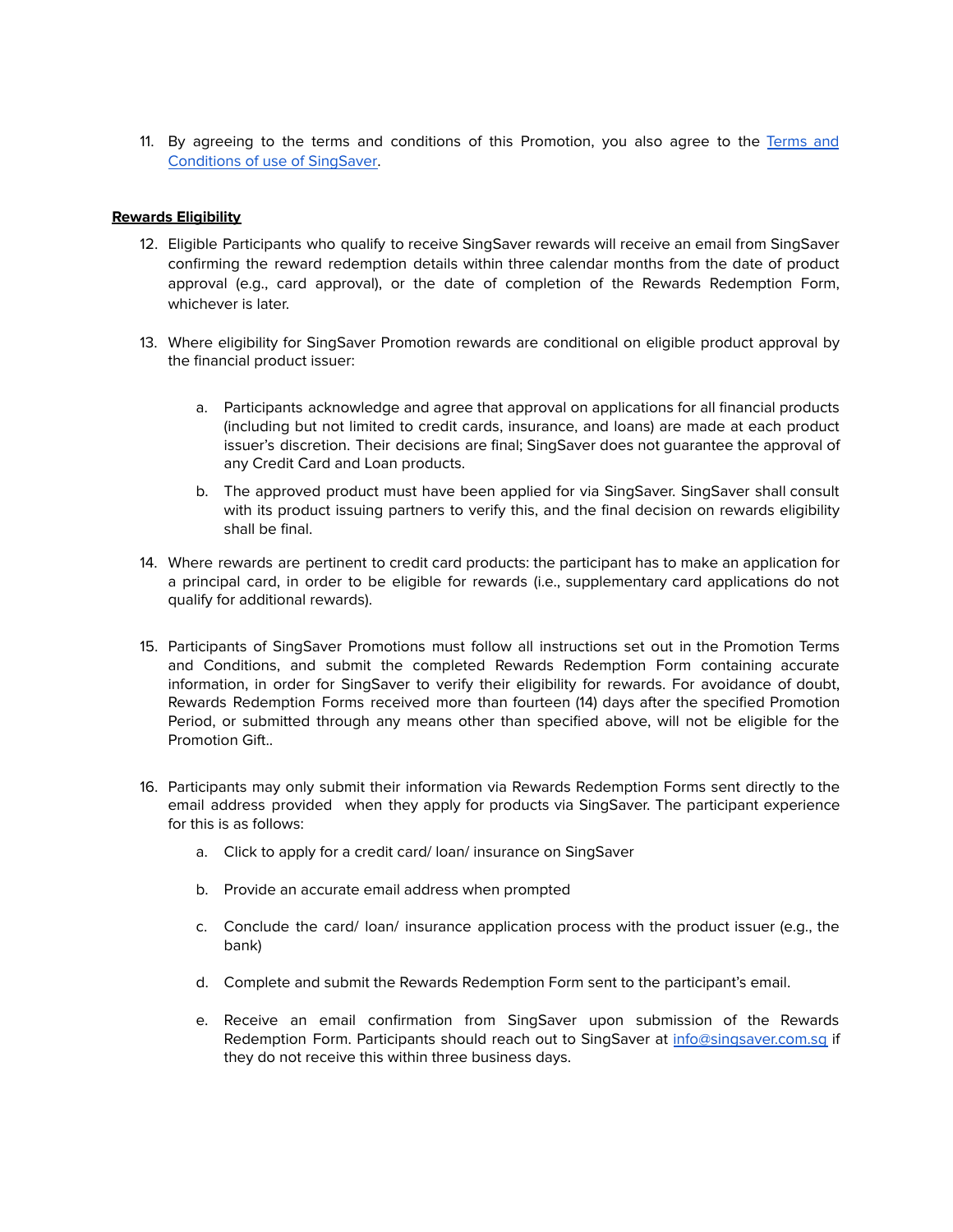- 17. Participants are responsible for the submission of accurate information to SingSaver. In this regard:
	- a. Participants who submit incomplete Rewards Redemption Forms will not be eligible for any rewards. Participants who submit Rewards Redemption Forms containing invalid or fraudulent information will also be disqualified from SingSaver rewards.
	- b. SingSaver is not responsible for any information not received due to internet connectivity issues or otherwise.
	- c. Rewards Redemption Forms will not be confirmed as submitted until participants receive an email confirmation. SingSaver may from time to time request participants to provide a copy of this email to verify their applications.
- 18. A successful Applicant who qualifies to receive the Reward according the Terms and Conditions of the Promotion, will receive an email from SingSaver confirming the redemption details for the Reward within 90 days from the date of card activation/ product approval or completion of the SingSaver Rewards Redemption Form, whichever is later.
- 19. SingSaver reserves the right to (at its own discretion) disqualify any participant and withhold or confiscate in full or part any SingSaver rewards if the participant is found to be, or reasonably suspected of participating in any form of fraudulent practices (including but not limited to false identities, doctoring images, wilful spamming or manipulation of any SingSaver's processes, or website).
- 20. Where we suspect a participant is participating in any form of unlawful activity or fraud, we reserve the right to report such activity or suspicions to the police or relevant authorities.
- 21. In accordance with [SingSaver's](https://www.singsaver.com.sg/privacy-policy) Privacy Policy, redemption details and disclosure of any information pertaining to product application will only be communicated via the registered email address.

#### <span id="page-9-0"></span>**Rewards Usage and Validity**

- 22. In the event that SingSaver is unable to supply any specified promotion reward to the eligible Participant, it shall endeavour to supply alternative products or services of similar quality or price to the Participant. In the event delivery of the Reward is delayed, SingSaver will notify the eligible recipients, and make the necessary arrangements to provide the Reward.
- 23. Where the applicable reward includes vouchers for a third-party merchant (including but not limited to Grab, Takashimaya, NTUC, and more), all vouchers issued are subject to the terms and conditions of the vouchers' merchants. SingSaver shall not in any way be liable for any goods or services or the quality or performance of such goods or services supplied by any participating merchant, site or service provider. SingSaver is not responsible for liability in any way for any claims, damages, losses, expenses, liabilities or costs, whether incurred directly or indirectly from use of such vouchers. Participants should seek redress from and direct any complaints or comments in respect of such goods and services to the respective participating merchant, provider or agent.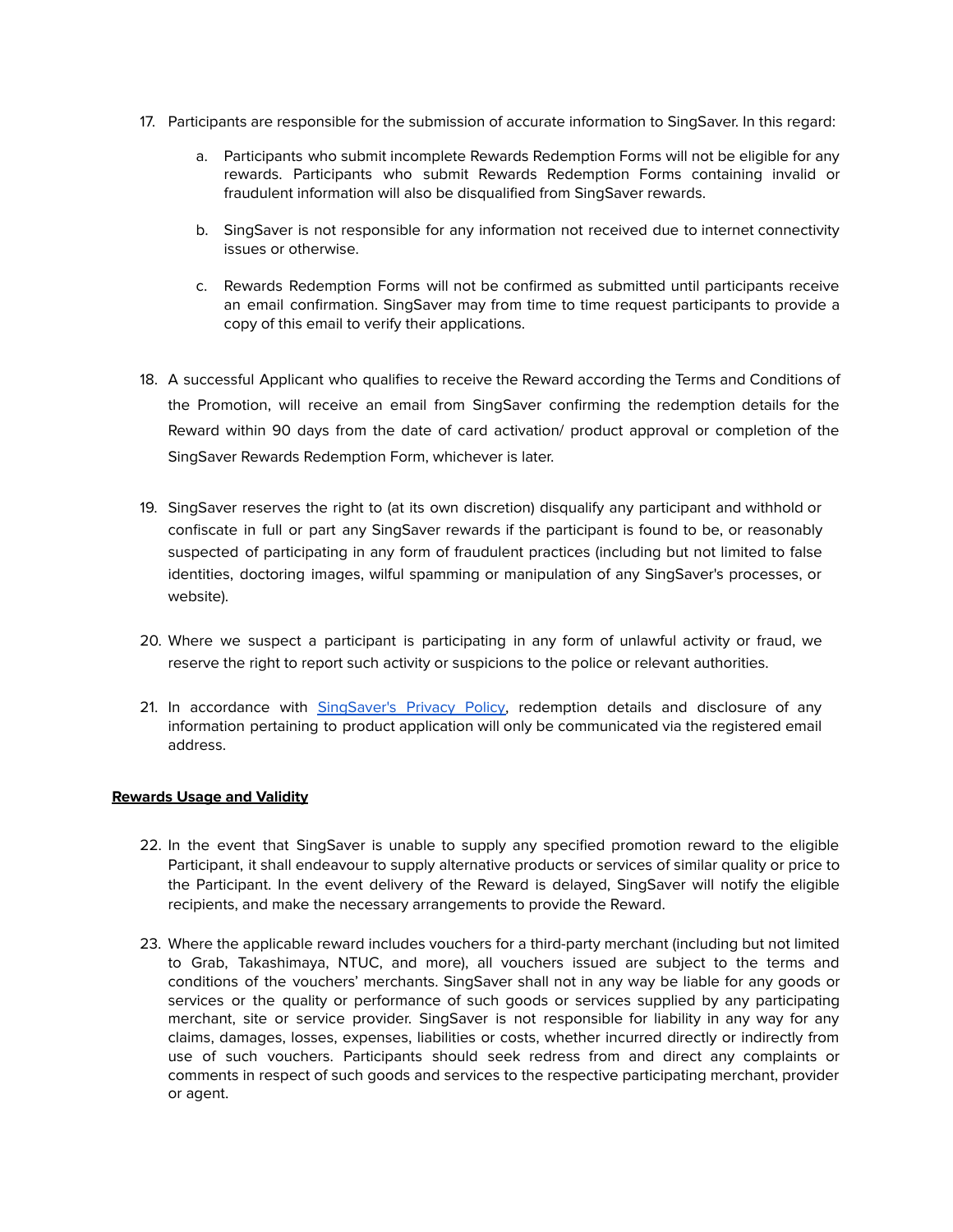- 24. In respect of Grab promotion codes, Participants acknowledge that:
	- a. Requests for Grab promo codes can only be made upon receipt of rewards redemption emails from SingSaver
	- b. Following acknowledgement of the Successful Applicant's eligibility for Grab promotion codes, SingSaver shall email the Grab promo codes to the Successful Applicant's registered email within fourteen (14) business days, and
	- c. Unless otherwise specified, Grab promotion codes will be given in sets of \$10 promo codes, up to the total value of the gift.
- 25. In respect of rewards issued via PayNow, Participants acknowledge that:
	- i. They are responsible for ensuring that the phone number provided in the Rewards Redemption Form is the correct phone number linked to their registered PayNow account.
	- ii. SingSaver will not be able to re-issue or refund rewards already transferred to recipient's provided mobile phone number should the mobile phone number be provided in error.
- 26. Any applicable rewards will have a validity of at least 3 weeks from the date of issue from SingSaver to the user. Requests for exceptions on voucher conditions (including but not limited to extending validity dates, amending conditions, or reissuing vouchers) cannot be entertained; no exceptions are possible.
- 27. Physical SingSaver rewards (e.g, cash, physical vouchers, or items) that are not claimed within two (2) months after redemption details are sent, or within the stipulated collection timing (whichever is earlier) will be forfeited without exception. In addition:
	- a. eligible Participants who are not available during the stipulated collection period may authorise someone to collect the Reward on their behalf;
	- b. in the event that an Eligible Participant is unable to collect or authorise anyone to collect the reward within the pre-defined timeframe, (s)he must email us [info@singsaver.com.sg](mailto:info@singsaver.com.sg) to arrange for a new collection period **within** the stipulated collection period; and
	- c. unless the Eligible Participant has received email confirmation from SingSaver on any changes in collection timing, the original collection timing shall apply.
- 28. Rewards/Vouchers that remain unclaimed within the stipulated collection timing (whichever is earlier) after the redemption details are sent will be forfeited.